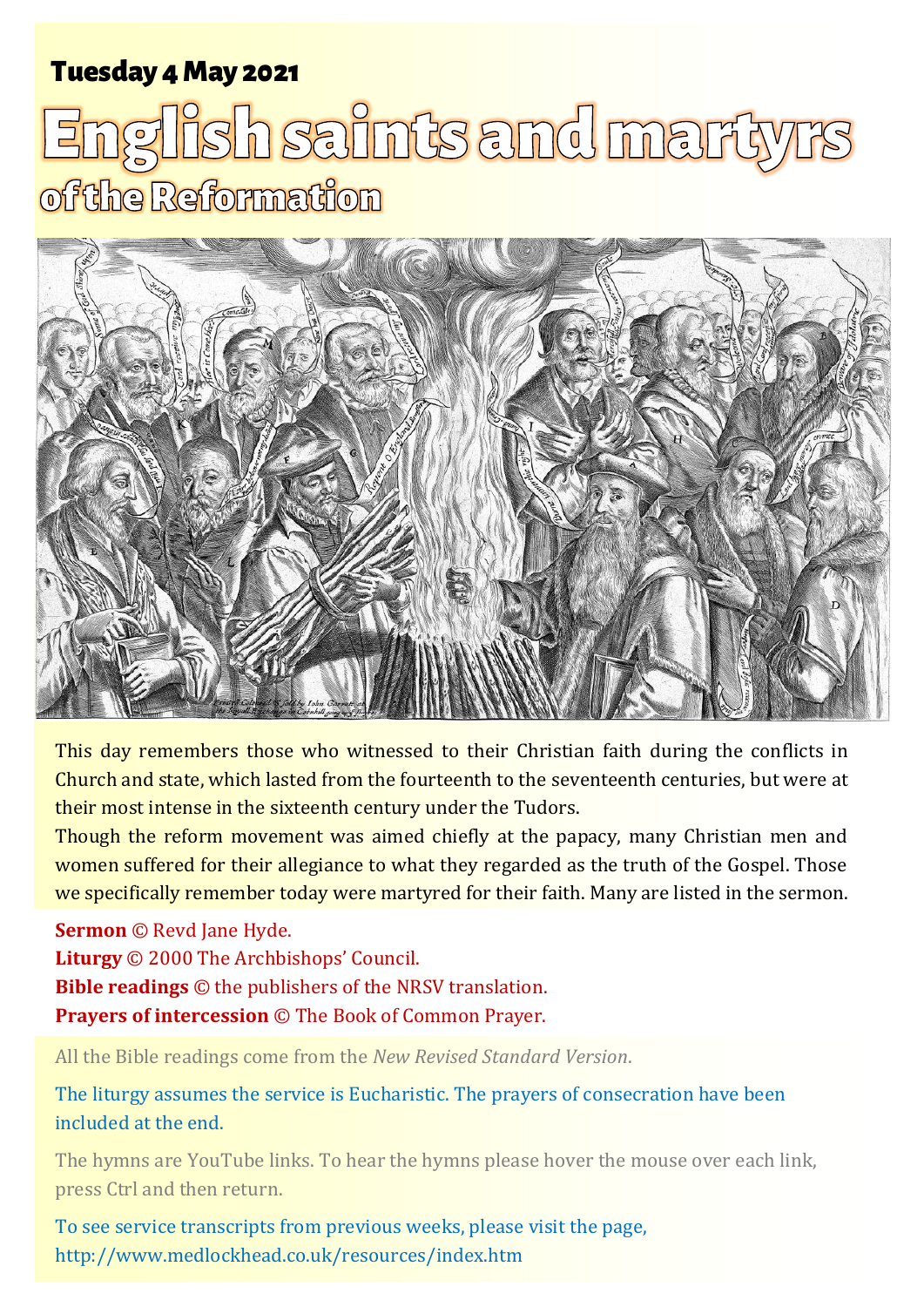#### Tuesday 4 May 2021 2 **2** English saints and martyrs

# **Introduction and welcome**

| <b>HYMN 1 For all the saints</b> | (please click on this link to hear the hymn) |  |
|----------------------------------|----------------------------------------------|--|
|----------------------------------|----------------------------------------------|--|

# **The Welcome**

In the name of the Father, and of the Son, and of the Holy Spirit

All **Amen.**

The Lord be with you

All **And also with you.**

# **The Preparation**

All **Almighty God,**

**to whom all hearts are open, all desires known, and from whom no secrets are hidden: cleanse the thoughts of our hearts by the inspiration of your Holy Spirit, that we may perfectly love you, and worthily magnify your holy name; through Christ our Lord. Amen.**

Our Lord Jesus Christ said:

The first commandment is this: 'Hear, O Israel, the Lord our God is the only Lord. You shall love the Lord your God with all your heart, with all your soul, with all your mind, and with all your strength.'

And the second is this: 'Love your neighbour as yourself.' There is no other commandment greater than these. On these two commandments hang all the law and the prophets.

#### All **Amen. Lord, have mercy.**

Christ calls us to share the heavenly banquet of his love with all the saints in earth and heaven. Therefore, knowing our unworthiness and sin, let us confess our sins in penitence and faith, firmly resolved to keep God's commandments and to live in love and peace with all.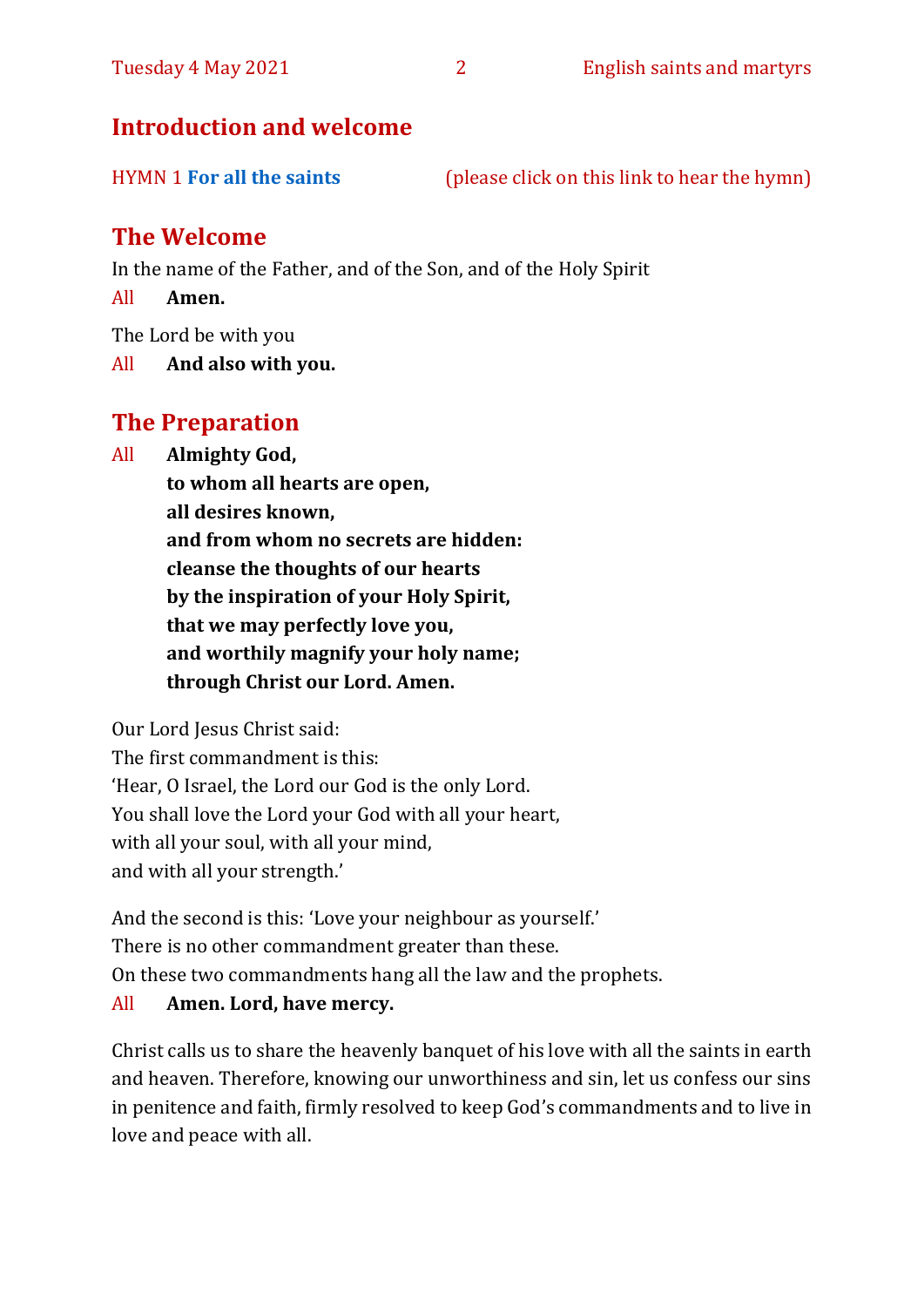All **Almighty God, our heavenly Father, we have sinned against you and against our neighbour in thought and word and deed, through negligence, through weakness, through our own deliberate fault. We are truly sorry and repent of all our sins. For the sake of your Son Jesus Christ, who died for us, forgive us all that is past and grant that we may serve you in newness of life to the glory of your name. Amen.**

Almighty God,

who forgives all who truly repent, have mercy upon you, pardon and deliver you from all your sins, confirm and strengthen you in all goodness, and keep you in life eternal; through Jesus Christ our Lord. All **Amen.**

# **The Gloria**

This Gloria is sung to the tune of 'Cwm Rhondda'. Click **[here](about:blank)** for the tune.

All **Glory be to God in Heaven, Songs of joy and peace we bring, Thankful hearts and voices raising, To creation's Lord we sing. Lord we thank you, Lord we praise you, Glory be to God our King: Glory be to God our King. Lamb of God, who on our shoulders, Bore the load of this world's sin; Only Son of God the Father, You have brought us peace within. Lord, have mercy, Christ have mercy,**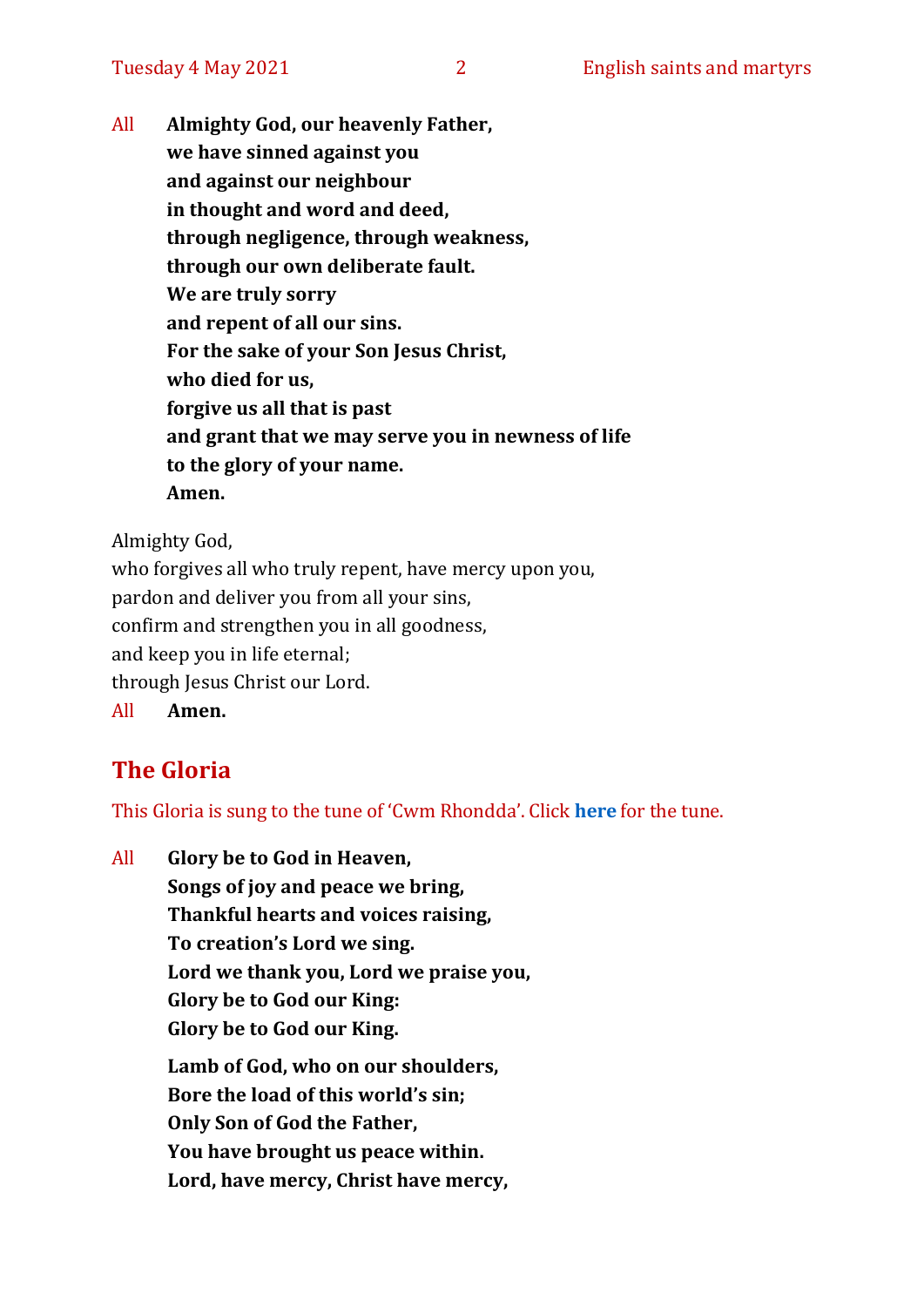**Now your glorious reign begin: Now your glorious reign begin.**

**You O Son of God are Holy, You we praise with one accord. None in heav'n or earth is like you, Only you are Christ the Lord. With the Father and the Spirit, Ever worshipped and adored: Ever worshipped and adored.**

# **Collect for the English Saints and Martyrs of the Reformation**

Merciful God, who, when your Church on earth was torn apart by the ravages of sin, raised up men and women in this land who witnessed to their faith with courage and constancy: give to your Church that peace which is your will, and grant that those who have been divided on earth may be reconciled in heaven and share together in the vision of your glory; through Jesus Christ your Son our Lord, who is alive and reigns with you, in the unity of the Holy Spirit, one God, now and for ever. All **Amen.**

# **First reading**

A reading from the book of the Prophet Isaiah

But now thus says the Lord, he who created you, O Jacob, he who formed you, O Israel: Do not fear, for I have redeemed you; I have called you by name, you are mine. When you pass through the waters, I will be with you; and through the rivers, they shall not overwhelm you; when you walk through fire you shall not be burned, and the flame shall not consume you. For I am the Lord your God, the Holy One of Israel, your Saviour.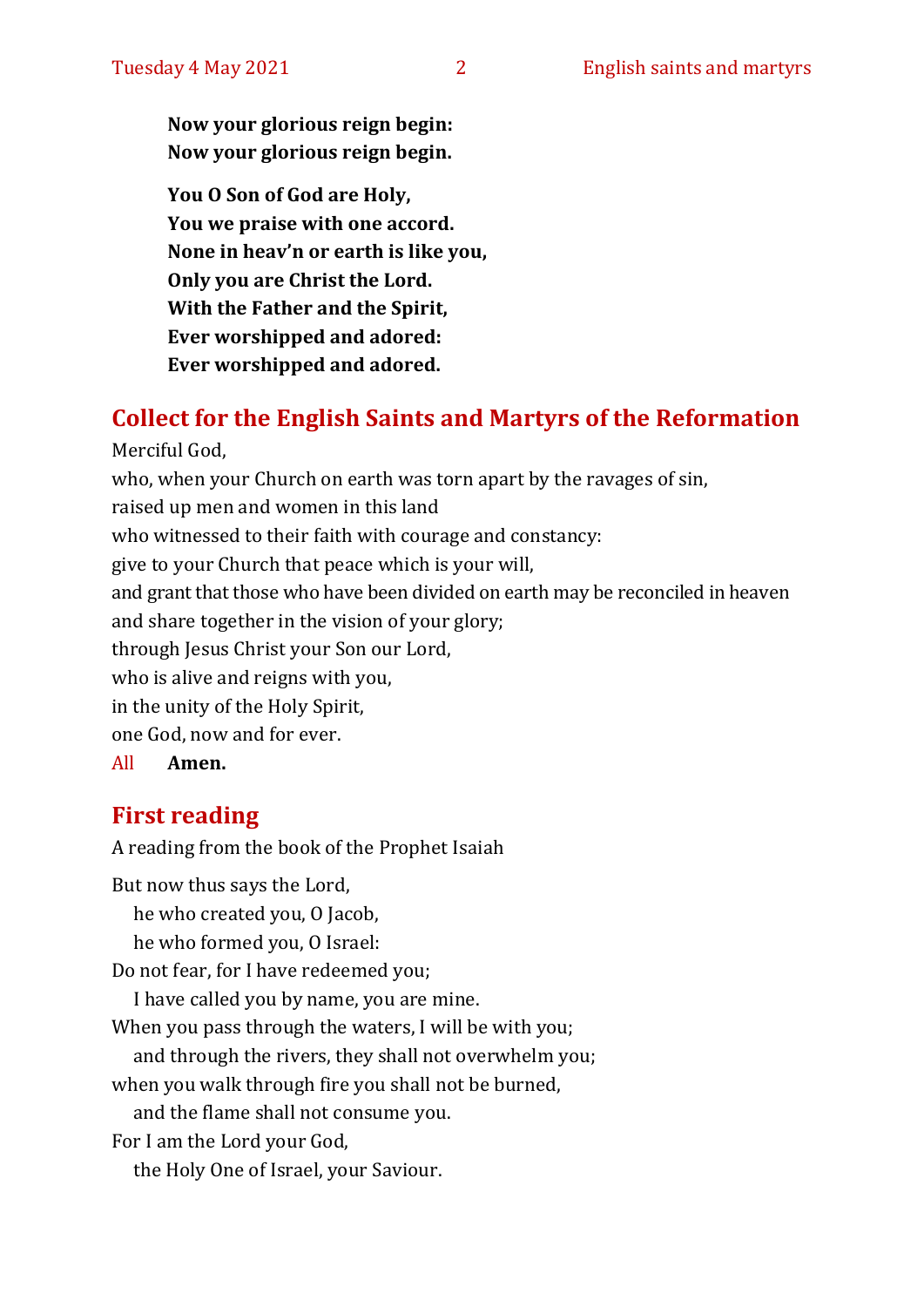I give Egypt as your ransom, Ethiopia and Seba in exchange for you. Because you are precious in my sight, and honoured, and I love you, I give people in return for you, nations in exchange for your life. Do not fear, for I am with you; I will bring your offspring from the east, and from the west I will gather you; I will say to the north, 'Give them up', and to the south, 'Do not withhold; bring my sons from far away and my daughters from the end of the earth everyone who is called by my name, whom I created for my glory, whom I formed and made.' *Isaiah 43:1–7* 

This is the Word of the Lord

All **Thanks be to God.**

#### **Second reading**

A reading from the Second Letter of St Paul to the Corinthians

For we do not proclaim ourselves; we proclaim Jesus Christ as Lord and ourselves as your slaves for Jesus' sake. For it is the God who said, 'Let light shine out of darkness', who has shone in our hearts to give the light of the knowledge of the glory of God in the face of Jesus Christ.

But we have this treasure in clay jars, so that it may be made clear that this extraordinary power belongs to God and does not come from us. We are afflicted in every way, but not crushed; perplexed, but not driven to despair; persecuted, but not forsaken; struck down, but not destroyed; always carrying in the body the death of Jesus, so that the life of Jesus may also be made visible in our bodies. For while we live, we are always being given up to death for Jesus' sake, so that the life of Jesus may be made visible in our mortal flesh. <sup>12</sup> So death is at work in us, but life in you. *2 Corinthians 4:5–12* 

This is the Word of the Lord

All **Thanks be to God.**

HYMN 2 **[Cast your eyes upon Jesus](https://www.youtube.com/watch?v=eg4emf9xc2c)** (click on this link to hear the hymn)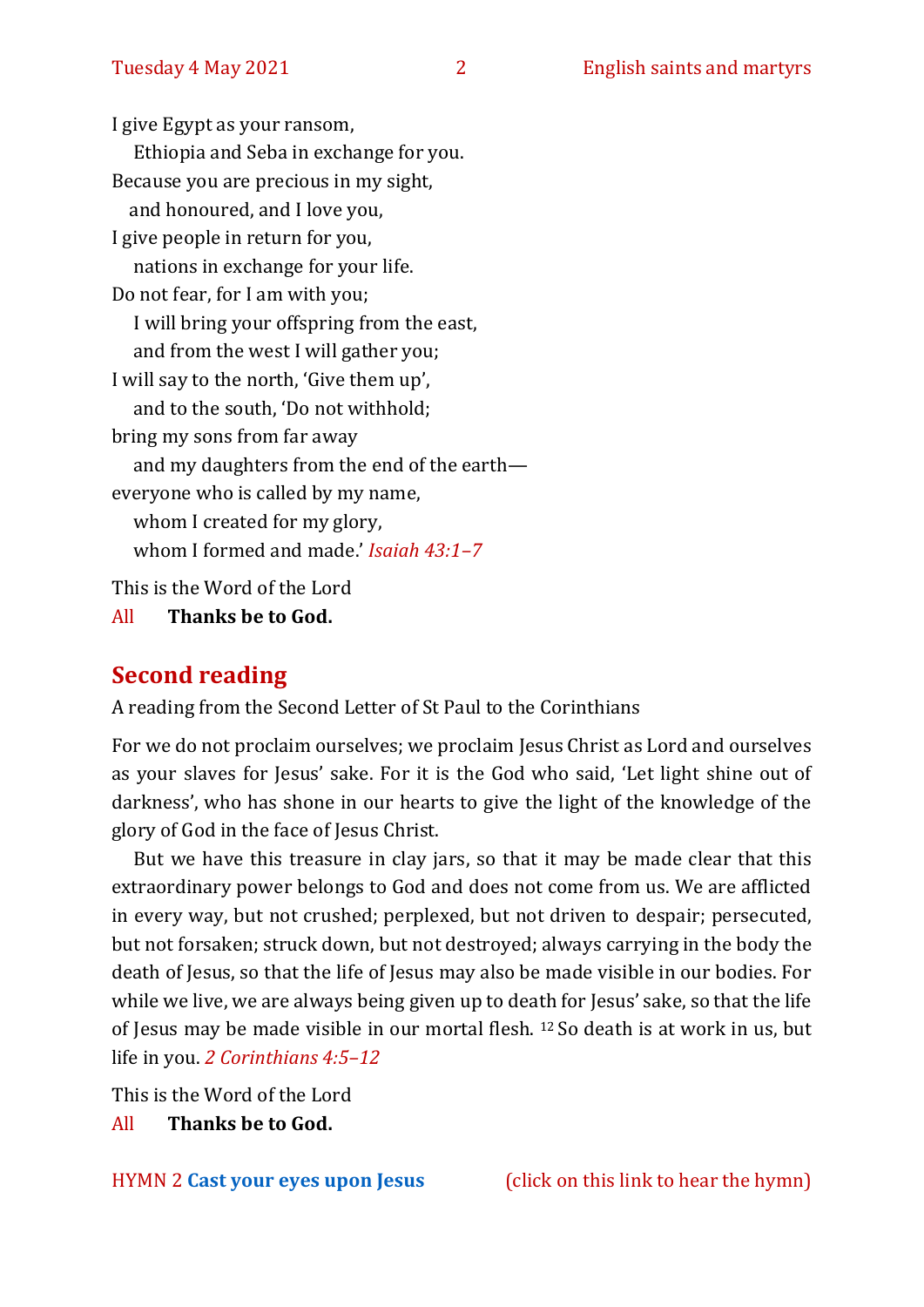# **Gospel reading**

Hear the Gospel of our Lord Jesus Christ according to Luke

#### All **Glory to you O Lord.**

Now among those who went up to worship at the festival were some Greeks. They came to Philip, who was from Bethsaida in Galilee, and said to him, 'Sir, we wish to see Jesus.' Philip went and told Andrew; then Andrew and Philip went and told Jesus. Jesus answered them, 'The hour has come for the Son of Man to be glorified. Very truly, I tell you, unless a grain of wheat falls into the earth and dies, it remains just a single grain; but if it dies, it bears much fruit. Those who love their life lose it, and those who hate their life in this world will keep it for eternal life. Whoever serves me must follow me, and where I am, there will my servant be also. Whoever serves me, the Father will honour. *John 12:20–26*

This is the Gospel of the Lord

All **Praise to you O Christ.** 

# **Sermon**

These days, the word *'martyr'* is often used pejoratively to express disapproval with someone who over-emphasises personal suffering … who 'bleats on' tiresomely to gain sympathy or attention. In reality, a martyr is someone who, by their suffering, and ultimate death, has witnessed to, and paid a heavy price for, advocating or refusing to renounce a religious belief or cause. The martyrs who we remember today, lived in an age where the lines of heresy and treason … the affairs of Church and State … were fatally mixed, and they suffered horrific deaths in defence of the Protestant or Roman Catholic cause.

 The memory of some of these Reformation martyrs lives on today in the naming of schools and colleges … Cranmer, Arrowsmith, Fisher, More, Latimer, Ridley … but many were ordinary men, women and even children some of whose names are not even recorded. The majority were cruelly burned at the stake.

Our readings this morning speak of persecution and suffering … even to death, but give assurance that God is always with us … we are never '*forsaken'.* Jesus says *'Whoever serves me must follow me, and where I am, there will my servant be also.' …* a call witnessed to by the multitude of those who have died a martyr's death throughout the ages.

Martyrdom is considered to be a perfect witness to the love of Christ - being a sacrificial offering which mirrors the sacrifice He made on the cross. It is rare for us to be troubled by thoughts that we might be asked to make such a sacrifice but Jesus calls on his followers to be ready to lose their lives in order to gain life.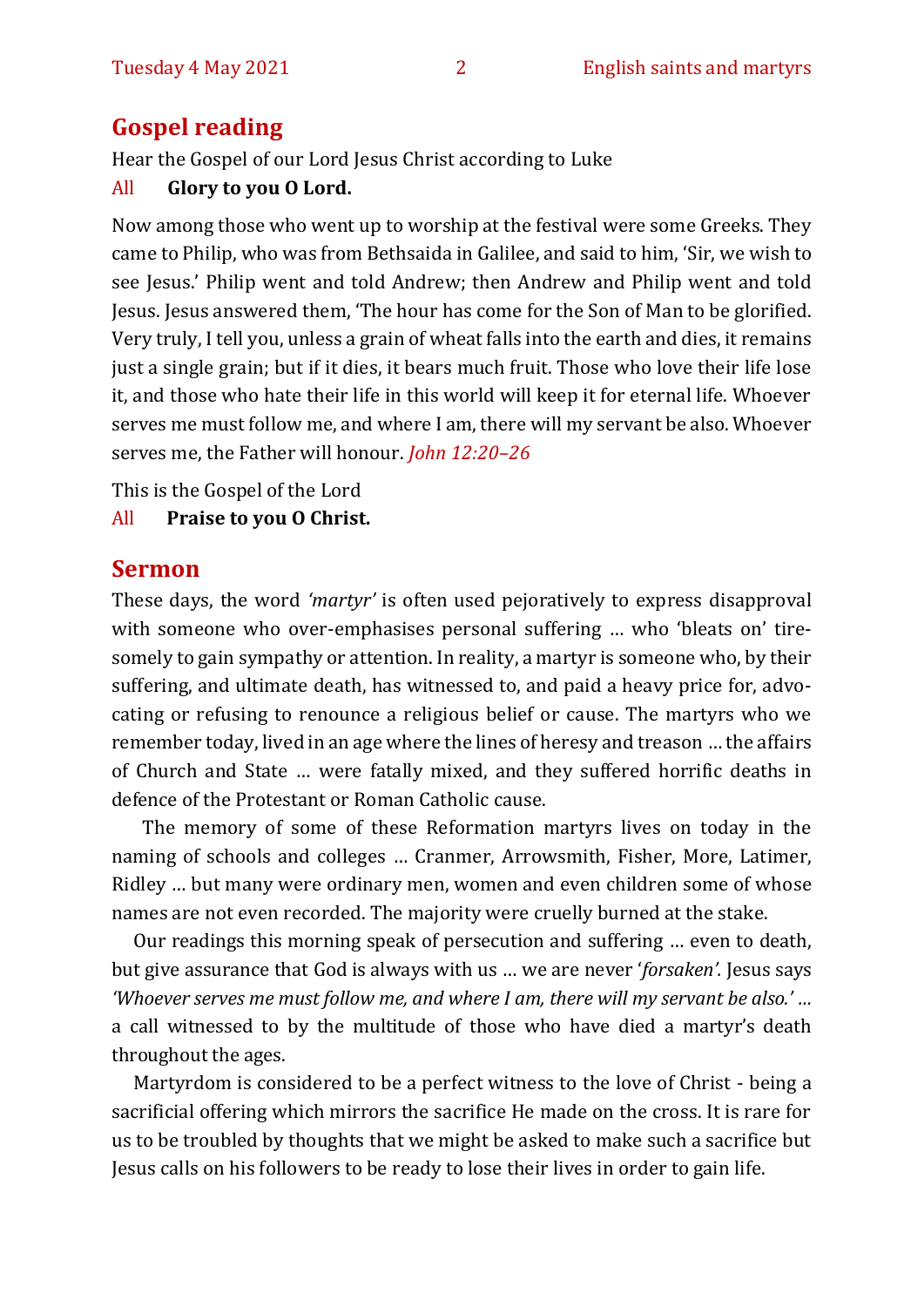Being afraid of death, trying to delay it at all costs, trying to defeat the signs of ageing, all these things preoccupy people in the present age. The obsession with preserving our lives as they are, can sometimes prevent us from attending to the kind of life that really matters … a life that is full and generous and truthful.

It is hard to face up to death, both our own and that of those we love, and our society certainly does not help us. We live with a nagging fear, buried deep within us, which we push away rather than face up to. But facing up to it, Jesus suggests, is the real way to life … to a life in which we embrace our limitations, can be honest about them, and not be afraid to take risks for the sake of love and truth. We may not be called to martyrdom … to suffer death for Jesus' sake … but we are certainly called live full and useful lives for His sake. The result, according to our Gospel reading, is worth it. The result is eternal life. Amen

# **The Creed**

Do you believe and trust in God the Father, the source of all being and life, the one for whom we exist? All **We believe and trust in him.**

Do you believe and trust in God the Son, who took our human nature, died for us and rose again? All **We believe and trust in him.**

Do you believe and trust in God the Holy Spirit, who gives life to the people of God and makes Christ known in the world?

#### All **We believe and trust in him.**

This is the faith of the Church.

All **This is our faith. We believe and trust in one God, Father, Son and Holy Spirit. Amen.**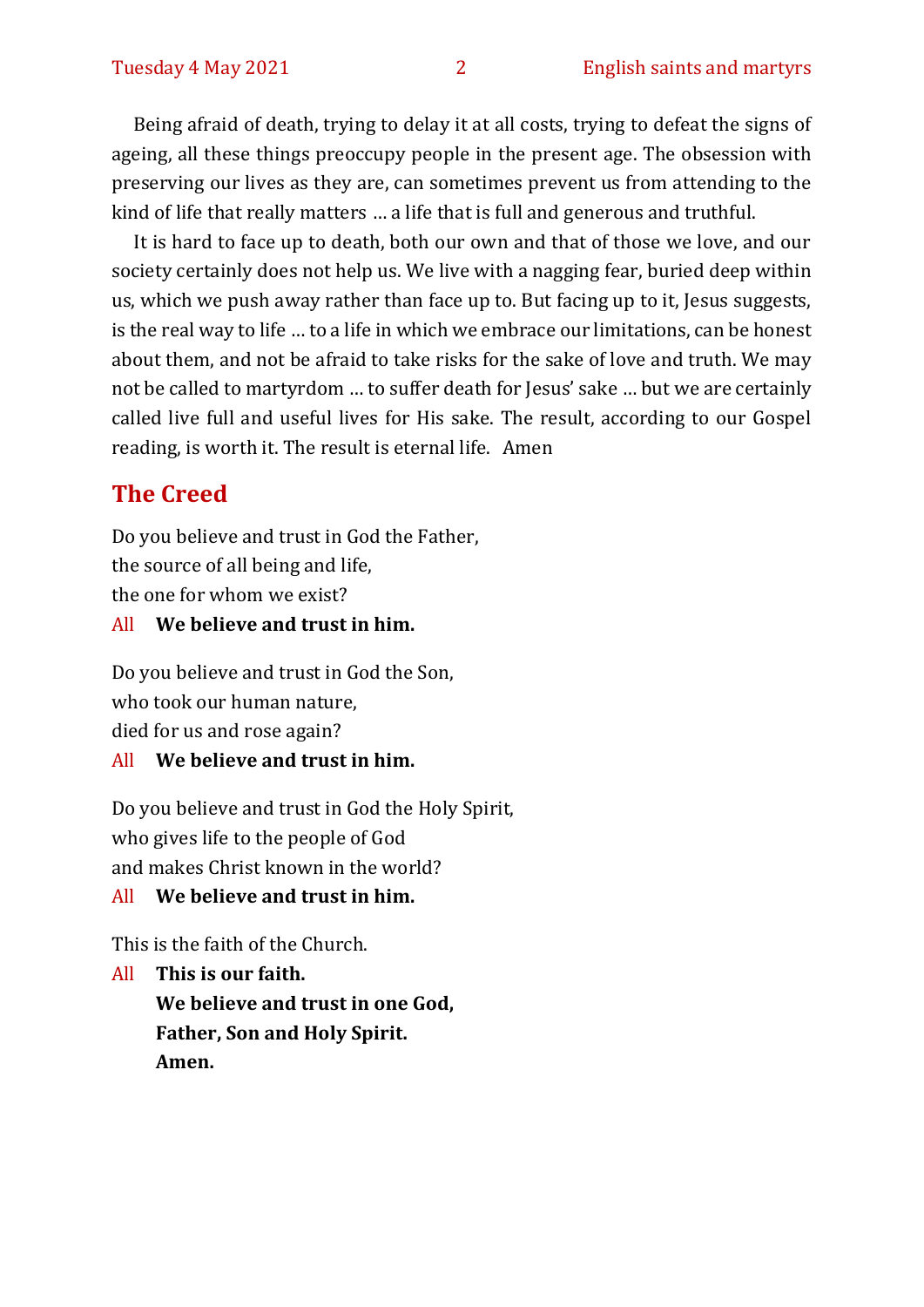# **Prayers of intercession** *Cranmer, from The Book of Common Prayer*

Let us pray for the whole state of Christ's Church militant here in earth.

ALMIGHTY and everliving God, who by thy holy Apostle hast taught us to make prayers and supplications, and to give thanks, for all men:

We humbly beseech thee most mercifully to receive these our prayers, which we offer unto thy Divine Majesty; beseeching thee to inspire continually the universal Church with the spirit of truth, unity, and concord: And grant, that all they that do confess thy holy Name may agree in the truth of thy holy Word, and live in unity, and godly love. We beseech thee also to save and defend all Christian Kings, Princes, and Governors; and specially thy servant ELIZABETH our Queen; that under her we may be godly and quietly governed:

And grant unto her whole Council, and to all that are put in authority under her, that they may truly and indifferently minister justice, to the punishment of wickedness and vice, and to the maintenance of thy true religion, and virtue. Give grace, O heavenly Father, to all Bishops and Curates, that they may both by their life and doctrine set forth thy true and lively Word, and rightly and duly administer thy holy Sacraments:

And to all thy people give thy heavenly grace; and specially to this congregation here present; that, with meek heart and due reverence, they may hear, and receive thy holy Word; truly serving thee in holiness and righteousness all the days of their life.

And we most humbly beseech thee of thy goodness, O Lord, to comfort and succour all them, who in this transitory life are in trouble, sorrow, need, sickness, or any other adversity.

And we also bless thy holy Name for all thy servants departed this life in thy faith and fear; beseeching thee to give us grace so to follow their good examples, that with them we may be partakers of thy heavenly kingdom:

Grant this, O Father, for Jesus Christ's sake, our only Mediator and Advocate.

All **Amen.**

# **The peace**

Unto us a child is born, unto us a son is given, and his name shall be called the Prince of Peace.

The peace of the Lord be always with you,

#### All **And also with you.**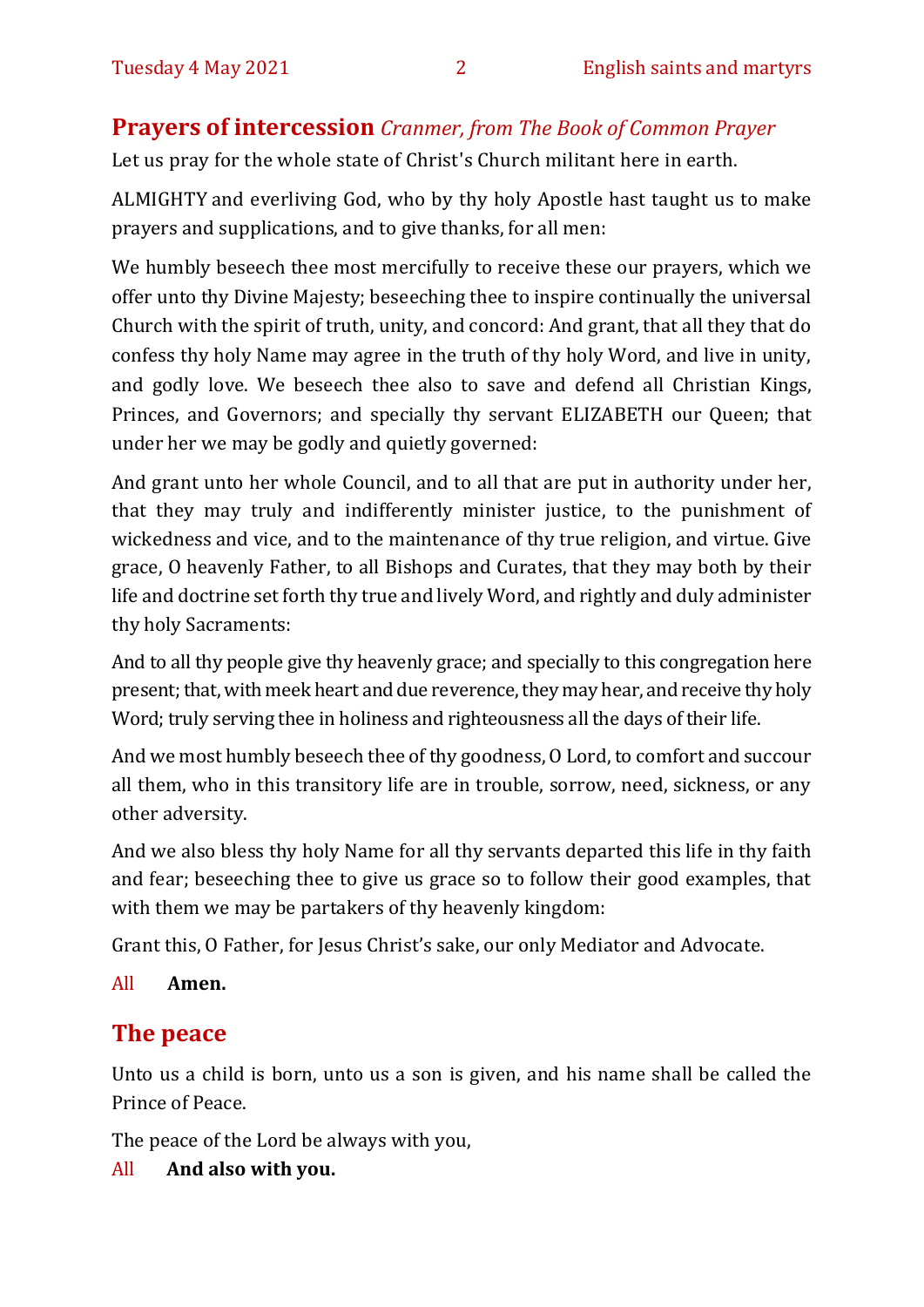HYMN 3 **[Father hear the prayer we offer](https://www.youtube.com/watch?v=xQsFc0kZoYM&feature=youtu.be)** (click on this link to hear the hymn)

The liturgy of the Communion Service appears below

# The Dismissal

May Christ who makes saints of sinners, who has transformed those we remember today, raise and strengthen you that you may transform the world; and the blessing of God the Almighty: Father, Son, and Holy Spirit, be with you now and remain with you always. All **Amen.**

HYMN 4 **[Come Holy Ghost our souls inspire](https://www.youtube.com/watch?v=kmRbc9cf-dw)** (please click to hear the hymn)

Go in peace to love and serve the Lord.

#### All **In the name of Christ. Amen.**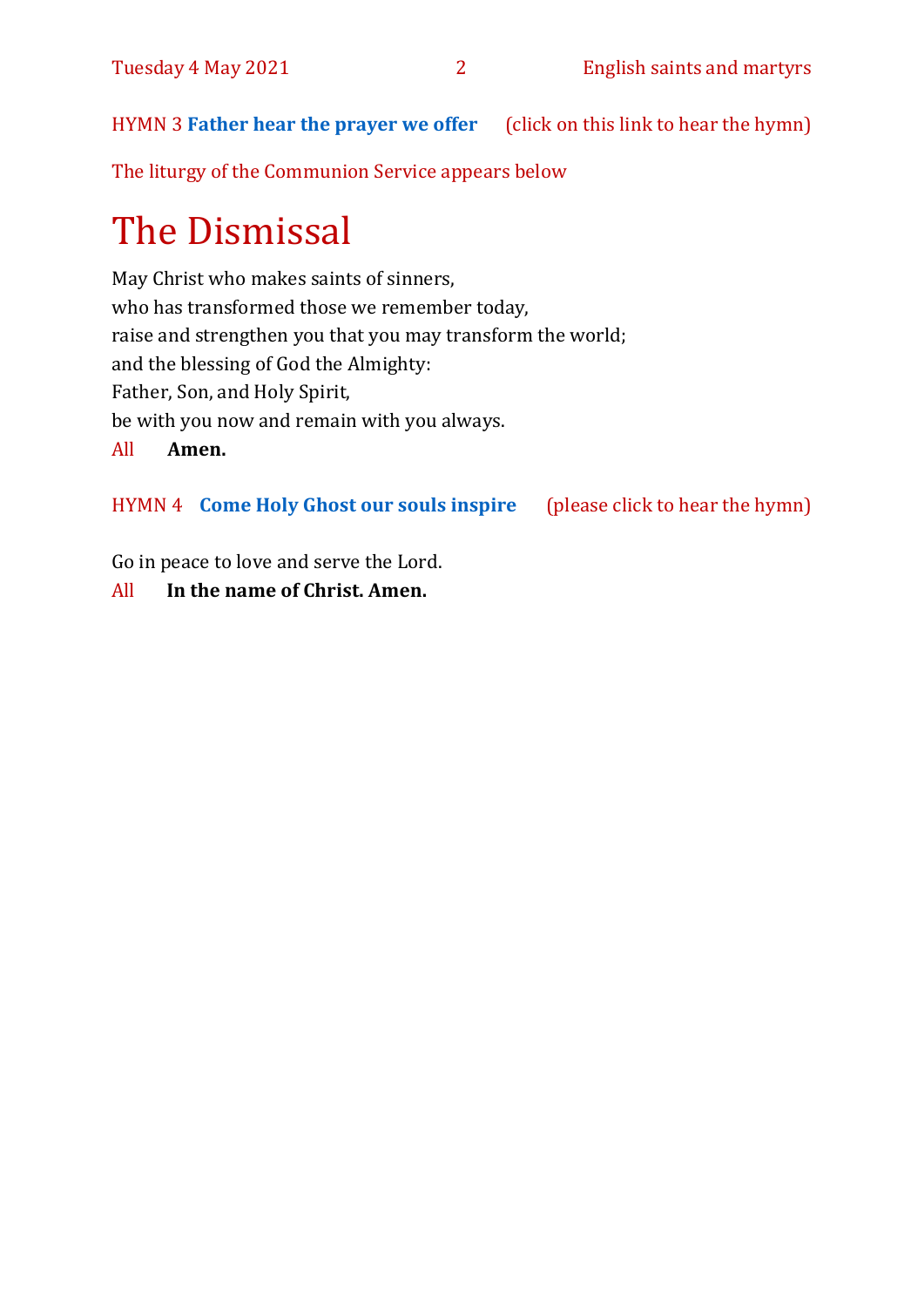# The Liturgy of the Sacrament

# Eucharistic Prayer (prayer E)

The Lord be with you

## All **and also with you.**

Lift up your hearts.

#### All **We lift them to the Lord.**

Let us give thanks to the Lord our God.

#### All **It is right to give thanks and praise.**

It is indeed right, our duty and our joy, always and everywhere to give you thanks, holy Father, almighty and eternal God, through Jesus Christ our Lord. And now we give thanks, most gracious God, surrounded by a great cloud of witnesses and glorified in the assembly of your saints. The glorious company of apostles praise you. The noble fellowship of prophets praise you. The white-robed army of martyrs praise you. We, your holy Church, acclaim you. In communion with angels and archangels, and with all who served you on earth and worship you now in heaven, we raise our voice to proclaim your glory, for ever praising you and saying:

All **Holy, holy, holy Lord, God of power and might, heaven and earth are full of your glory. Hosanna in the highest. Blessed is he who comes in the name of the Lord. Hosanna in the highest.**

We praise and bless you, loving Father, through Jesus Christ, our Lord; and as we obey his command, send your Holy Spirit, that broken bread and wine outpoured may be for us the body and blood of your dear Son.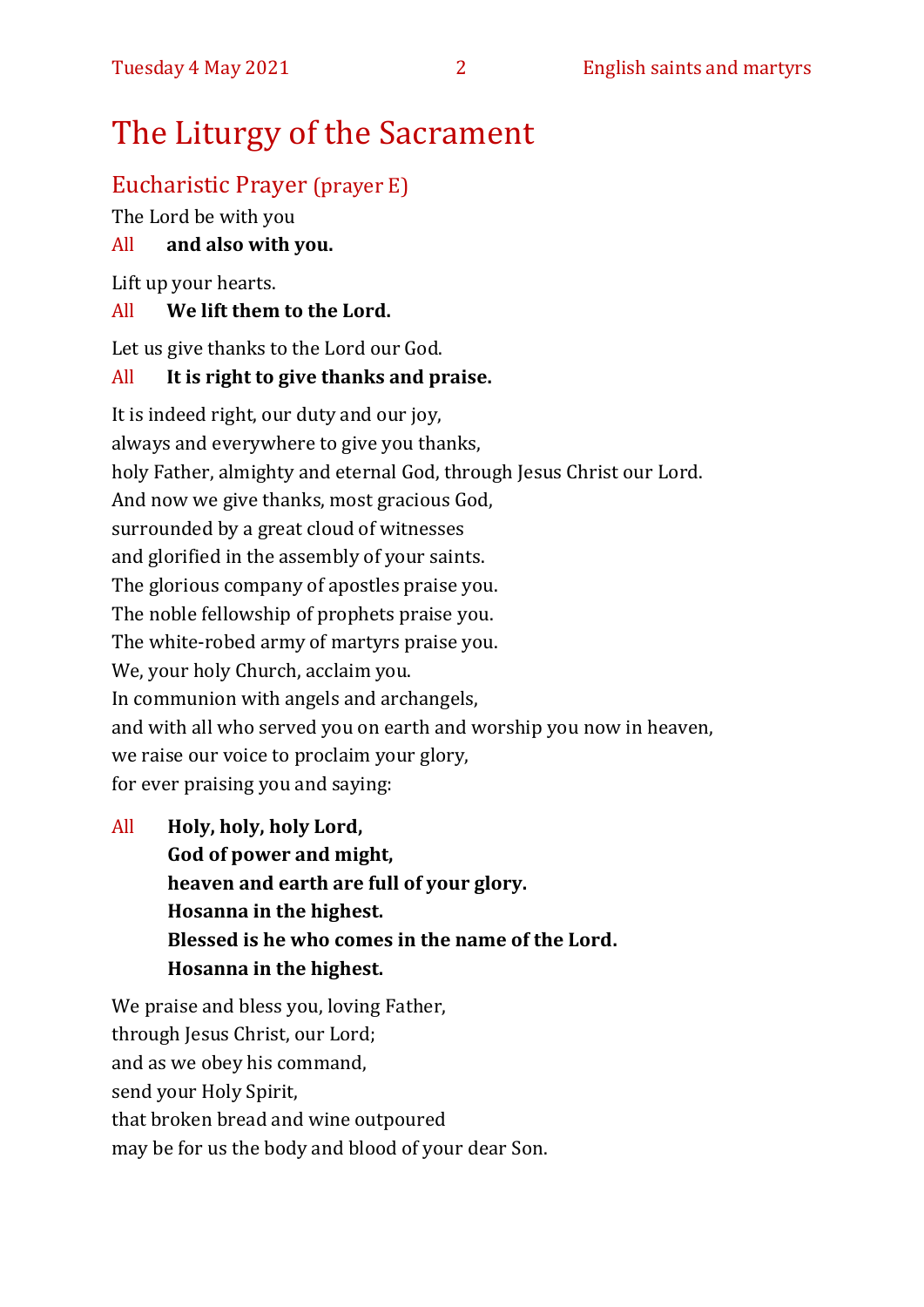On the night before he died he had supper with his friends and, taking bread, he praised you. He broke the bread, gave it to them and said: Take, eat; this is my body which is given for you; do this in remembrance of me.

When supper was ended he took the cup of wine. Again he praised you, gave it to them and said: Drink this, all of you; this is my blood of the new covenant, which is shed for you and for many for the forgiveness of sins. Do this, as often as you drink it, in remembrance of me.

So, Father, we remember all that Jesus did, in him we plead with confidence his sacrifice made once for all upon the cross.

Bringing before you the bread of life and cup of salvation, we proclaim his death and resurrection until he comes in glory.

Great is the mystery of faith:

All **Christ has died. Christ is risen. Christ will come again.**

Lord of all life, help us to work together for that day when your kingdom comes and justice and mercy will be seen in all the earth.

Look with favour on your people, gather us in your loving arms and bring us with all the saints to feast at your table in heaven.

Through Christ, and with Christ, and in Christ, in the unity of the Holy Spirit, all honour and glory are yours, O loving Father, for ever and ever.

All **Amen.**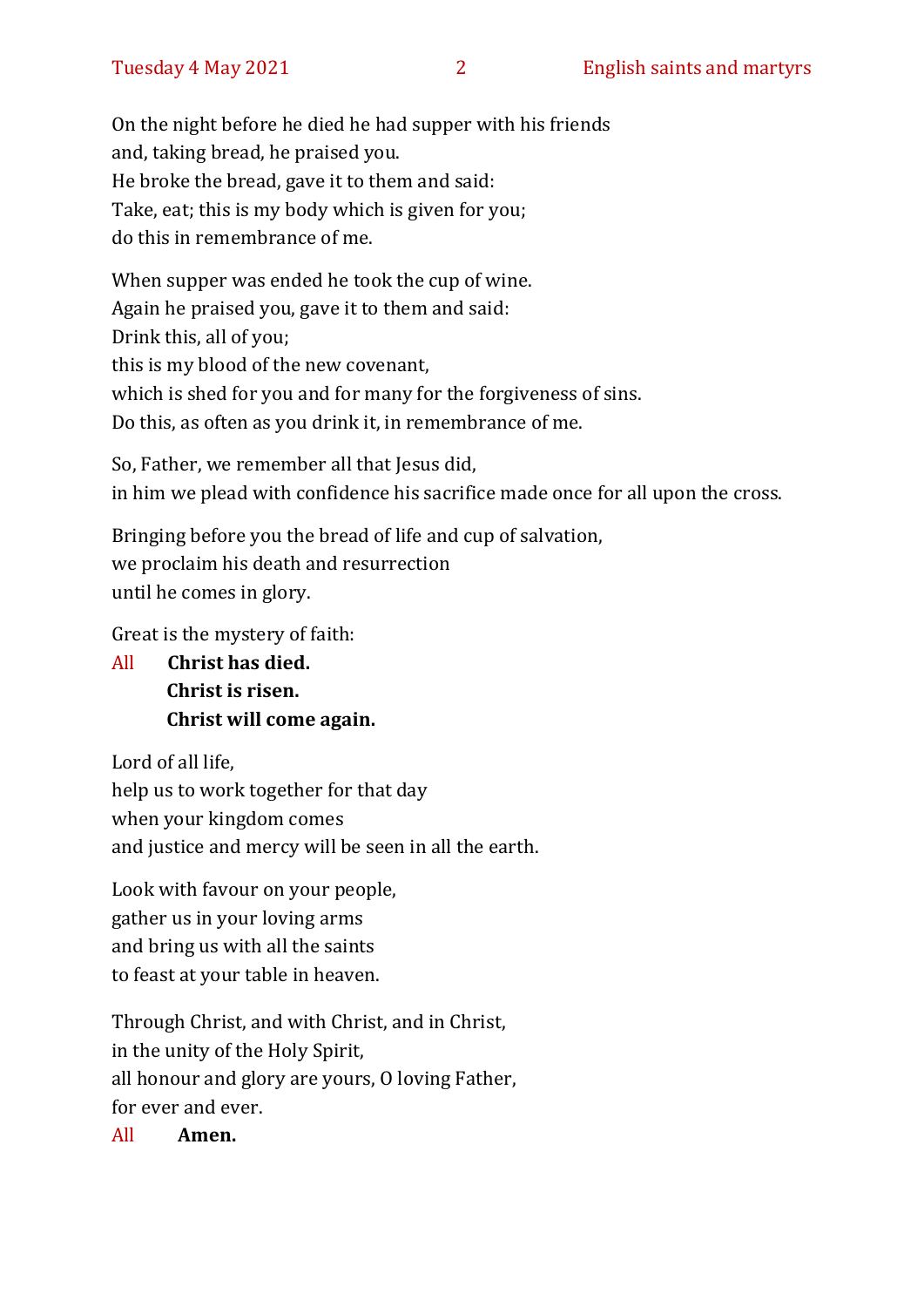# The Lord's Prayer

As our Saviour taught us, so we pray

All **Our Father in heaven, hallowed be your name, your kingdom come, your will be done, on earth as in heaven. Give us today our daily bread. Forgive us our sins as we forgive those who sin against us. Lead us not into temptation but deliver us from evil. For the kingdom, the power,** 

**and the glory are yours now and for ever. Amen.**

## Breaking of the Bread

We break this bread to share in the body of Christ.

- All **Though we are many, we are one body, because we all share in one bread.**
- All **Lamb of God,**

**you take away the sin of the world, have mercy on us.**

**Lamb of God, you take away the sin of the world, have mercy on us.**

**Lamb of God, you take away the sin of the world, grant us peace.**

Draw near with faith. Receive the body of our Lord Jesus Christ which he gave for you, and his blood which he shed for you. Eat and drink in remembrance that he died for you, and feed on him in your hearts by faith with thanksgiving.